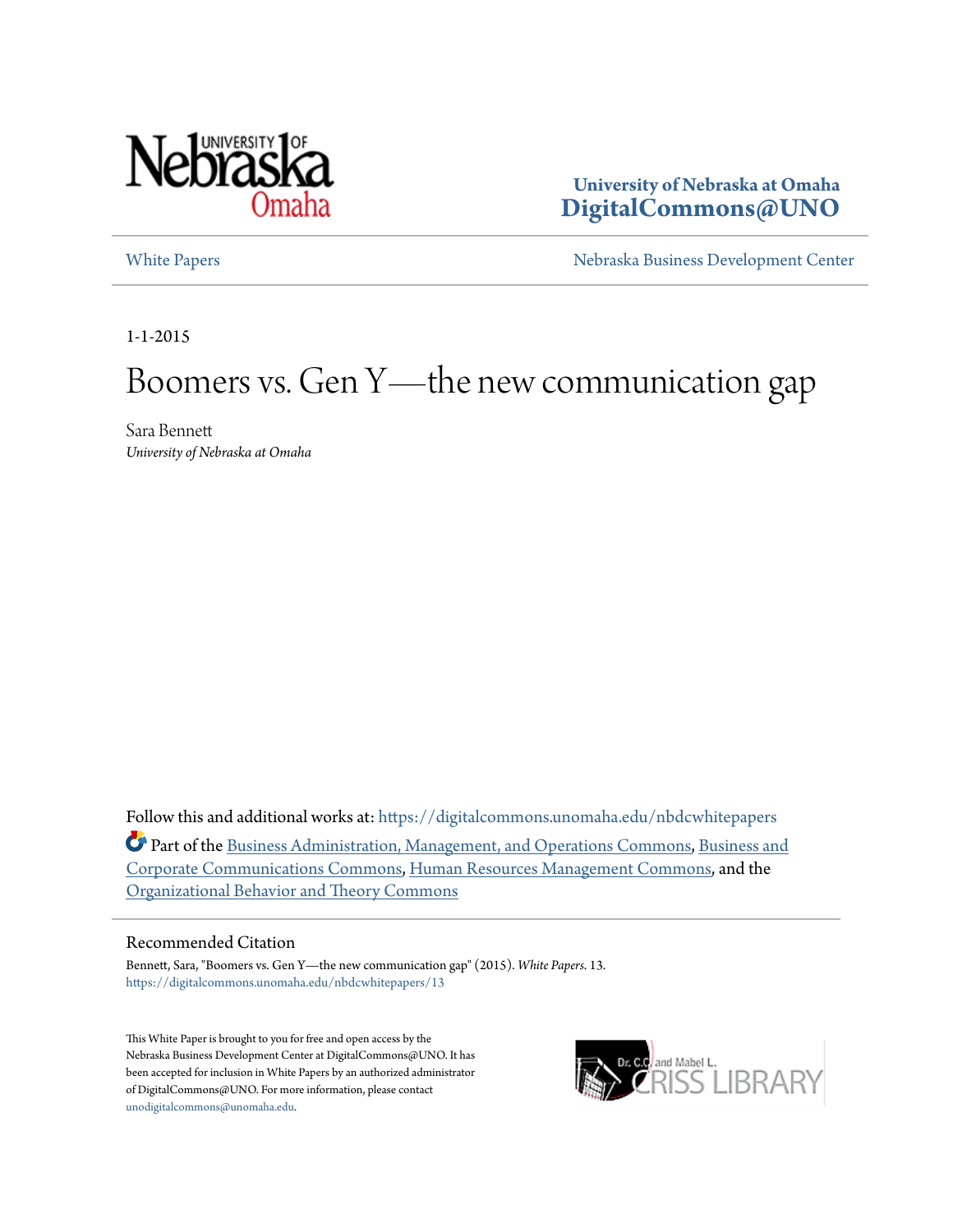

# **Boomers vs. Gen Y— the New Communication Gap**

*A key issue between Baby Boomer managers and Generation Y employees is a dissimilarity of opinion on how often feedback regarding performance should be administered and the mode of feedback that is appropriate. Feedback is essential to inform an employee whether or not he or she is performing to the needs of the employer.* 

eneration Y (also referred to as Mille-<br>
nials) entered the working world ap-<br>
proximately 10 years ago and they are<br>
here to stay. Negative misconceptions<br>
about this generation include: disloyalty, laziness, a nials) entered the working world approximately 10 years ago and they are here to stay. Negative misconceptions complaining nature, and a need for constant praise. These perceived "negative" behaviors may actually be intuitive responses to a changing economy. All generations desire feedback, some require more than others, but the dynamics of the working world are evolving to meet the needs of the changing economy and workforce.

#### Millenials demand feedback… NOW!!

Conflict is evident between the generations, but what causes this strife? The issue lies in the vast differences in what each generation expects from their employment experience. Baby Boomers worked in large corporate hierarchies for the majority of their career and took on teamwork-based job roles. Millenials believe their working environment should consist of challenges, work-life balance, social interaction, immediate results in their work, and rapid advancement within their career.

Ideals about effective feedback are polar opposites as well. The once a year performance appraisal was developed by the Baby Boomers in response to the Traditionalist generation's tendency to believe that no news was good news and thus kept silent most of the time. To appease the Traditionalists, Baby Boomers provided significant documentation to supplement the annual review.

Millenials have created their own set of rules regarding feedback including: timing, frequency, tone, and delivery. Generation Y expects feedback in a timely manner. For instance, they prefer to receive feedback about a project within one month from the date of completion (or the next week, if possible) rather than eight months later at their next scheduled annual evaluation.

Frequency of feedback expected by Generation Y is linked to timing. If feedback is timely, then it in effect will be frequent as well because a number of work assignments will be completed throughout the year that should be addressed in a timely fashion.

Millenials became accustomed to receiving praise frequently all throughout their formative years. Constructive feedback is not widely accepted amongst this group of workers. Clear and specific (delivery)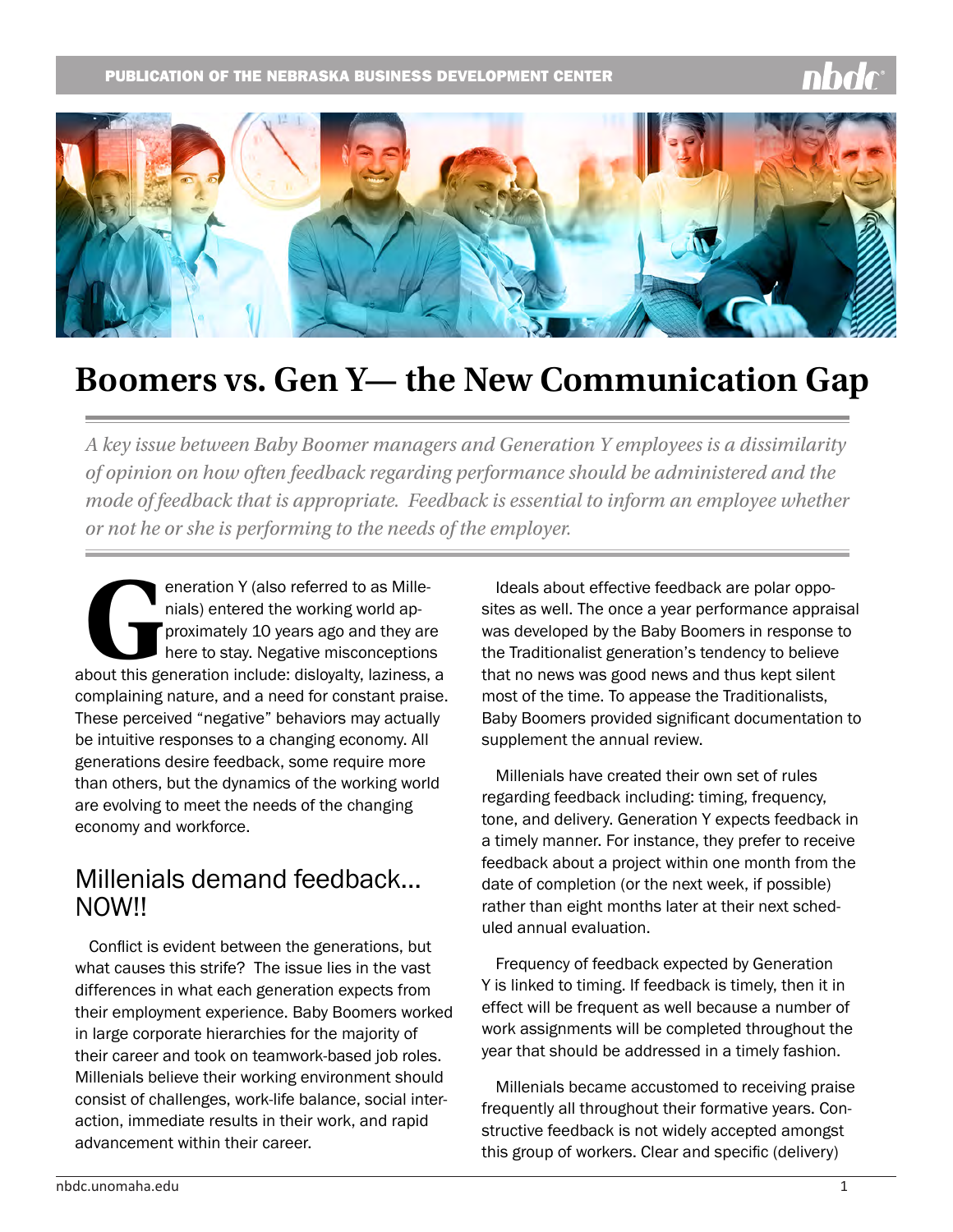feedback is desired as it provides Millenials with exact information to carry out the task at hand. Specific feedback about how to improve performance prompts Generation Y to be more accepting of constructive feedback.

## Consider more than one method

The contrasting expectations of what constitutes appropriate feedback for Baby Boomers and for Generation Y present problems. Leaders must determine ways to address the needs of both generations. We have determined that more frequent feedback is necessary, but how often does it need to be administered, and in what form? Multiple methods are available for managers to consider:

- Mid-year assessment
- Regular, informal discussions with staff
- Reverse Mentoring
- Group Mentoring

The simplest way to provide feedback to Generation Y employees more than once a year is to conduct a midyear assessment in addition to the annual evaluation. This type of assessment does not need to be as formal as the annual evaluation, but it can provide another opportunity to touch base with employees about their performance.

Caution is advised when utilizing only an annual review or conducting assessments twice a year. Too much reliance could limit an employee's potential as it can influence an employee to work to an assigned group of tasks without considering what else they might be capable of. This type of formal assessment concentrates on a set list of tasks and responsibilities that creates unintentional boundaries. Other areas may not be explored because they are not on "the list."

Feedback does not need to be highly structured, nor formal. Managers can talk briefly as often as daily (if

time permits) or once a week. By directing more frequent, but less formal interactions with staff, managers can avoid any big surprises that can occur during annual evaluations.

The traditional format of mentoring programs involves an older, more experienced worker serving as mentor with a younger, less experienced colleague serving as a mentee. Reverse mentoring reverses the roles of traditional mentoring with the younger colleague serving as the mentor and the older colleague acting in the mentee role.

The goal of this type of mentorship is for the mentor to teach the mentee about new technological advances and current trends, gain a cross-cultural global perspective, and to facilitate cross generational knowledge.

*Millenials want to ask questions before getting the job done.*

Millenials gain the opportunity to develop leadership skills while creating an immediate impact on the organization. Pairing best suited under this model is between a Baby Boomer and a Millenial

because of the immense differences in ideals and work values.

Mentoring can also be conducted with groups. Group mentoring consists of multiple team members with a senior leader – or with peer-to-peer members – with a technology based platform that provides members with the opportunity to define mentoring on their own terms.

Within this technology platform members can utilize micro feedback as a way to limit time invested. Micro feedback is a tool that provides consist feedback up to 140 characters, similar to the structure of text messaging or Twitter. This type of feedback can be useful within group mentoring due to its requirement of minimal resources and time invested. An individual can request feedback to a group of people regarding his most recent project and get a broad range of perspectives quickly.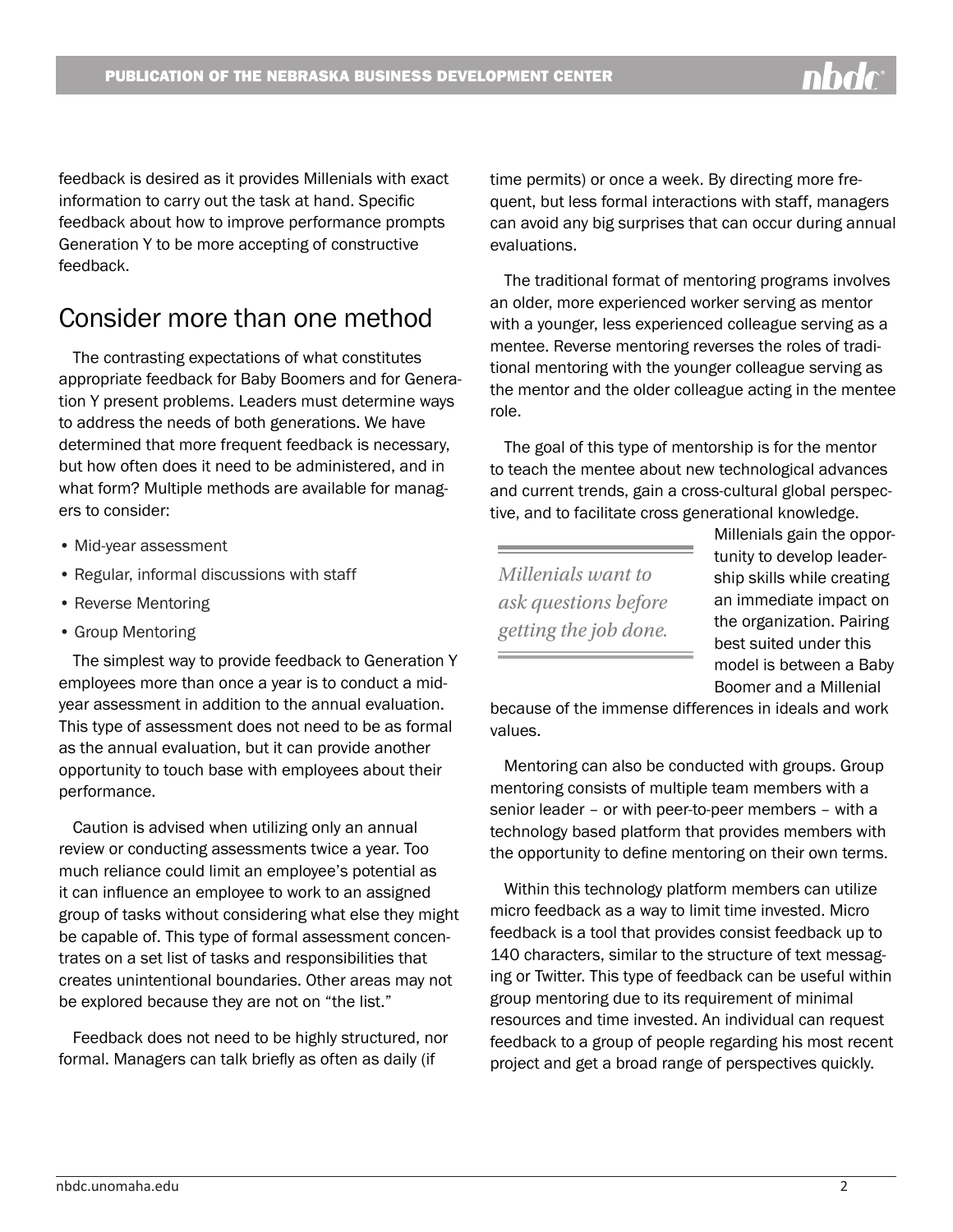*When a situation* 

*improved, involve the employee. Have* 

*a collaborative discussion ... to devise ideas* 

*about how he can perform differently.* 

*needs to be* 

#### Learn how to communicate effectively with another generation

Not only is the mode of feedback important, but also how feedback is communicated. Baby Boomers learned to work with a mentality of "just get the job done" and

"don't ask questions". Millenials want to ask questions before getting the job done. Understanding how to communicate effectively with a younger generations of workers is paramount to providing appropriate feedback. Effective communication is essential to resolve workplace issues before they become unduly problematic.

 To avoid miscommunication, managers are advised to be aware that the Generation Y

worker may interpret feedback or lack of feedback differently than others. A worker may be uncertain about his performance. As a manager, you deem his work to be sufficient and do not provide feedback. He may misunderstand the lack of feedback as a sign that he is performing below par.

Ensure your employees understand your message by discussing the feedback with your workers and ask questions to determine whether or not the employee clearly comprehends the information presented.

Be sure to structure your feedback –positive or negative – in a framework that leaves no room for misunderstanding. Feedback must be clear and specific to be effective. Millenials are accustomed to receiving greater amounts of praise than prior generations received. This may not be a communication style accepted by Baby Boomer managers, so it is important to have a balance

between constructive feedback and positive feedback.

Specific information is essential (especially with constructive feedback). Describe in detail the employee's performance level. Rather than telling an employee he is performing satisfactorily, go into detail about why his performance is only satisfactory as opposed to exemplary. Perhaps he never offers to stay late or meets only the minimum job requirements?

Do keep in mind to avoid vague generalities. When a situation needs to be improved, involve the employee in the situation. Have a collaborative discussion with the employee to devise ideas about how he can perform differently. After a proposed solution is recommended, set a due date to review the situation and determine if the solution is working.

### Feedback can improve performance

As a new generation enters the workforce, adaptations are required. Changes were made when each of the preceding generations entered the workforce. Dissemination of feedback is one way in which Millenials are changing the workforce today. Steps can be taken to mold feedback to meet the needs of Generation Y while also benefitting multiple generations.

Not every avenue will work. Explore what fits your organization best based upon your culture (environment) and time available. For instance, if you oversee 50 employees, the ability to have regular, informal discussions with each employee may be limited. Utilizing micro feedback might be a better fit because you can provide feedback to your subordinates in a concise format and thus not need to invest a significant amount of time providing feedback and consequently neglecting other responsibilities. Feedback, when used correctly, can be a great tool for managers to improve the performance of their employees.